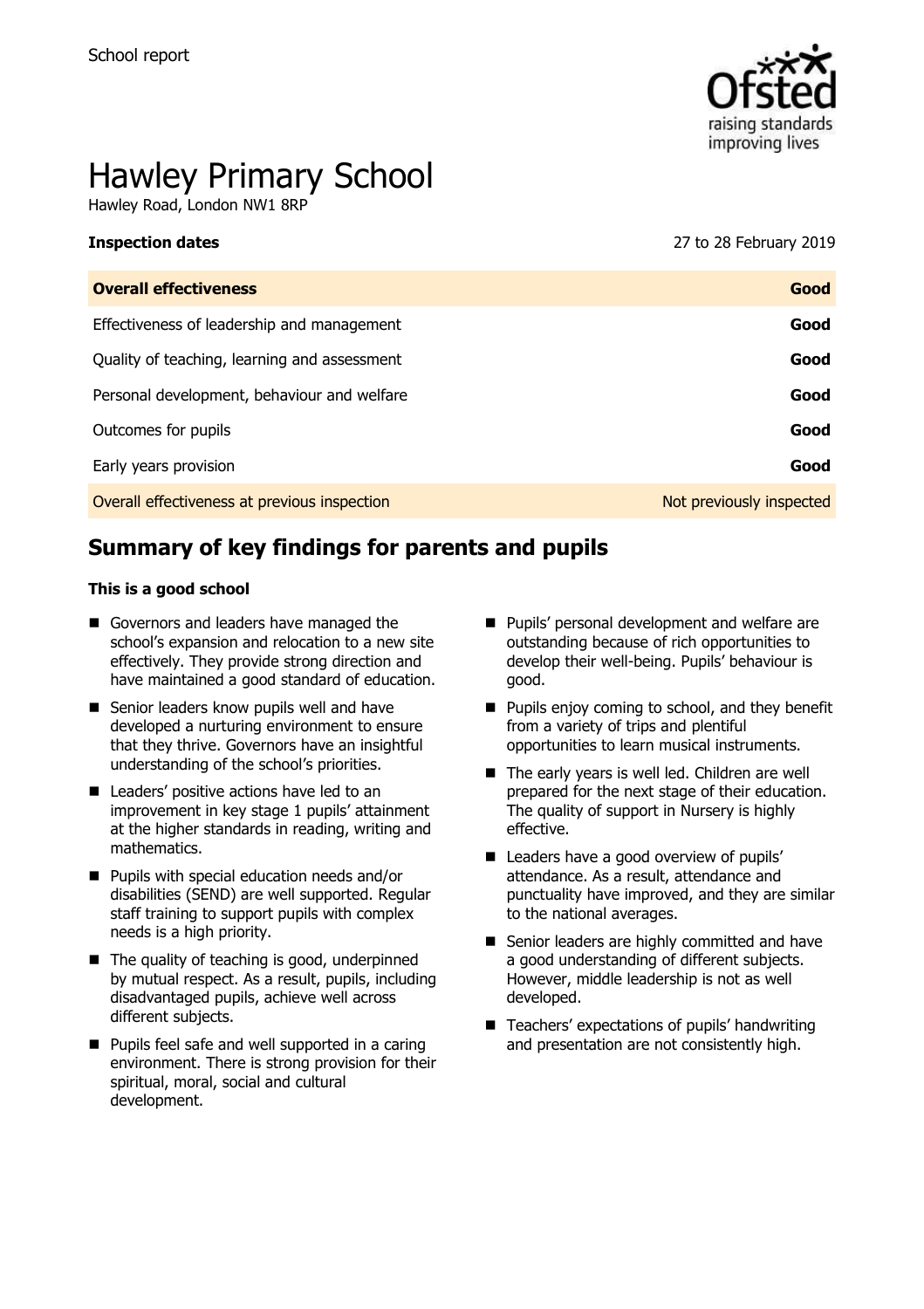

# **Full report**

### **What does the school need to do to improve further?**

- Develop middle leadership so that best practice can be distributed across all year groups and subjects.
- Ensure that teachers' expectations of pupils' handwriting and presentation are consistently high.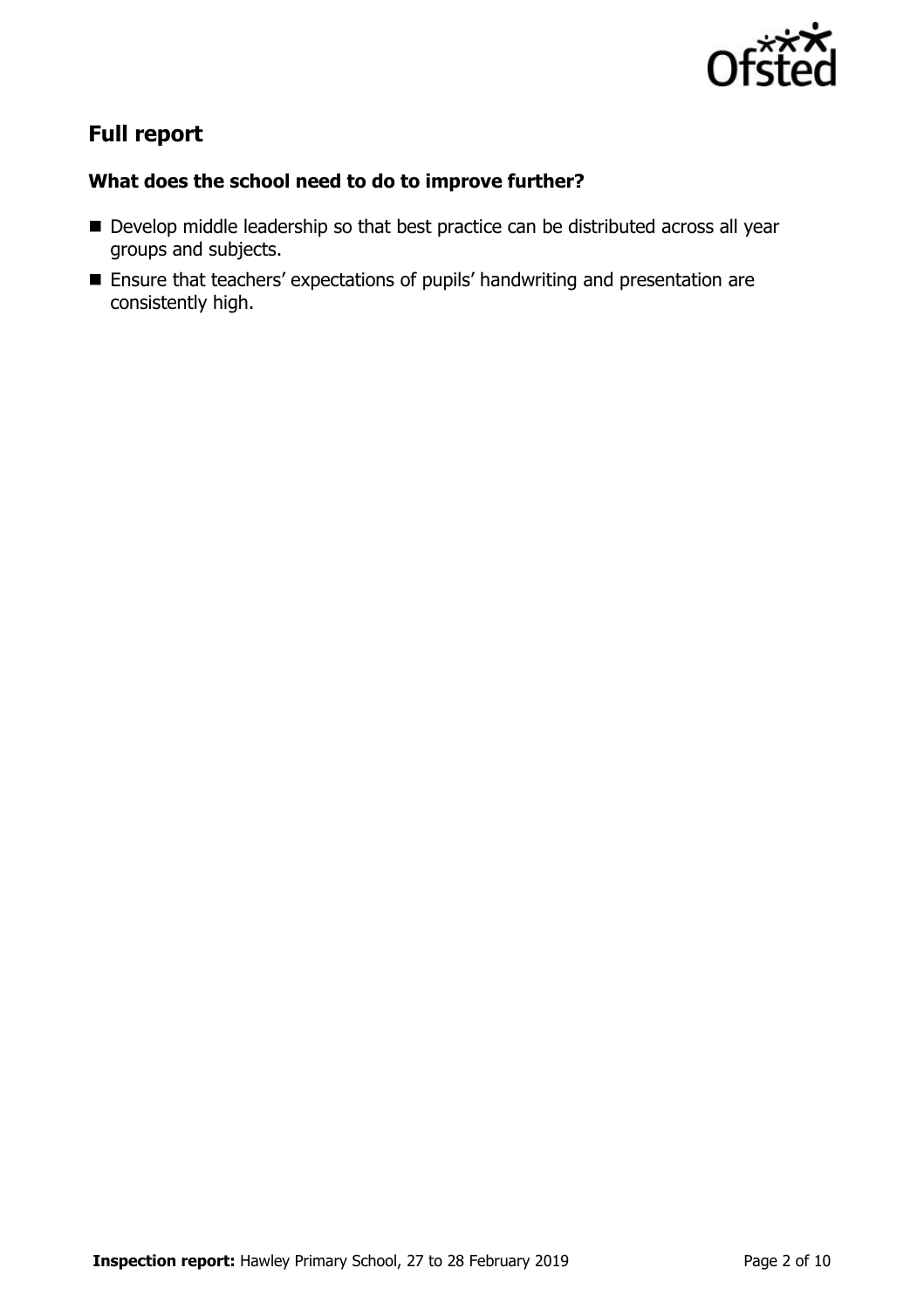

# **Inspection judgements**

#### **Effectiveness of leadership and management Good**

- Leaders and governors know the school well. They have managed the school's expansion into key stage 2 and relocation to a new site effectively. Despite this being a turbulent period, leaders have maintained a good standard of education.
- Senior leaders have an insightful understanding of individual pupils. They are committed to developing a safe and nurturing environment where pupils thrive. Leaders have an accurate understanding of the school's strengths and priorities for further improvement.
- Leaders take staff training seriously. There are regular opportunities for professional development, which staff value. Staff have received effective support in developing their understanding of school priorities. Staff told inspectors that leaders communicate with them very well.
- Funding for pupils with SEND is used effectively. Leaders have a deep understanding of individual pupils' needs. Adults are well trained and provide a great amount of care and support for these pupils, especially those with complex needs.
- Pupils' spiritual, moral, social and cultural development is developed well through the school's 'Hawley habits', including resilience and collaboration. Pupils learn about other cultures, for example, through black history month and visiting local places of worship. Pupils take part in and learn about different festivals, including Diwali and the Chinese New Year. As a result, pupils are respectful of people from different backgrounds.
- Additional funding to support disadvantaged pupils is used effectively. Leaders use this to promote disadvantaged pupils' aspirations and give them additional experiences. For example, pupils are supported by adults to develop their love of reading. Furthermore, leaders used the money as part of an art project. Pupils learned about different artists, including Hokusai, and they presented their artwork to parents.
- Leaders use the sports premium well, particularly through enhancing pupils' participation in competitive sports. Physical activities are a priority for the school, and leaders have a clear vision to develop this further as the school expands.
- The majority of parents and carers strongly support leaders' work. Parents are positive about the 'family feel' that leaders successfully promote, and they value the wideranging experiences that their children receive.
- Senior leaders have developed different subjects well and have a strong overview of pupils' needs as the school expands. However, middle leadership is not yet well established. This limits leaders' ability to share their best practice across all year groups and subjects.

### **Governance of the school**

Governors are very knowledgeable about the school and committed to creating a school where every pupil succeeds. Link governors visit the school regularly, which deepens their understanding of leaders' actions. For example, a governor visited in order to explore the effectiveness of provision for pupils with SEND. This included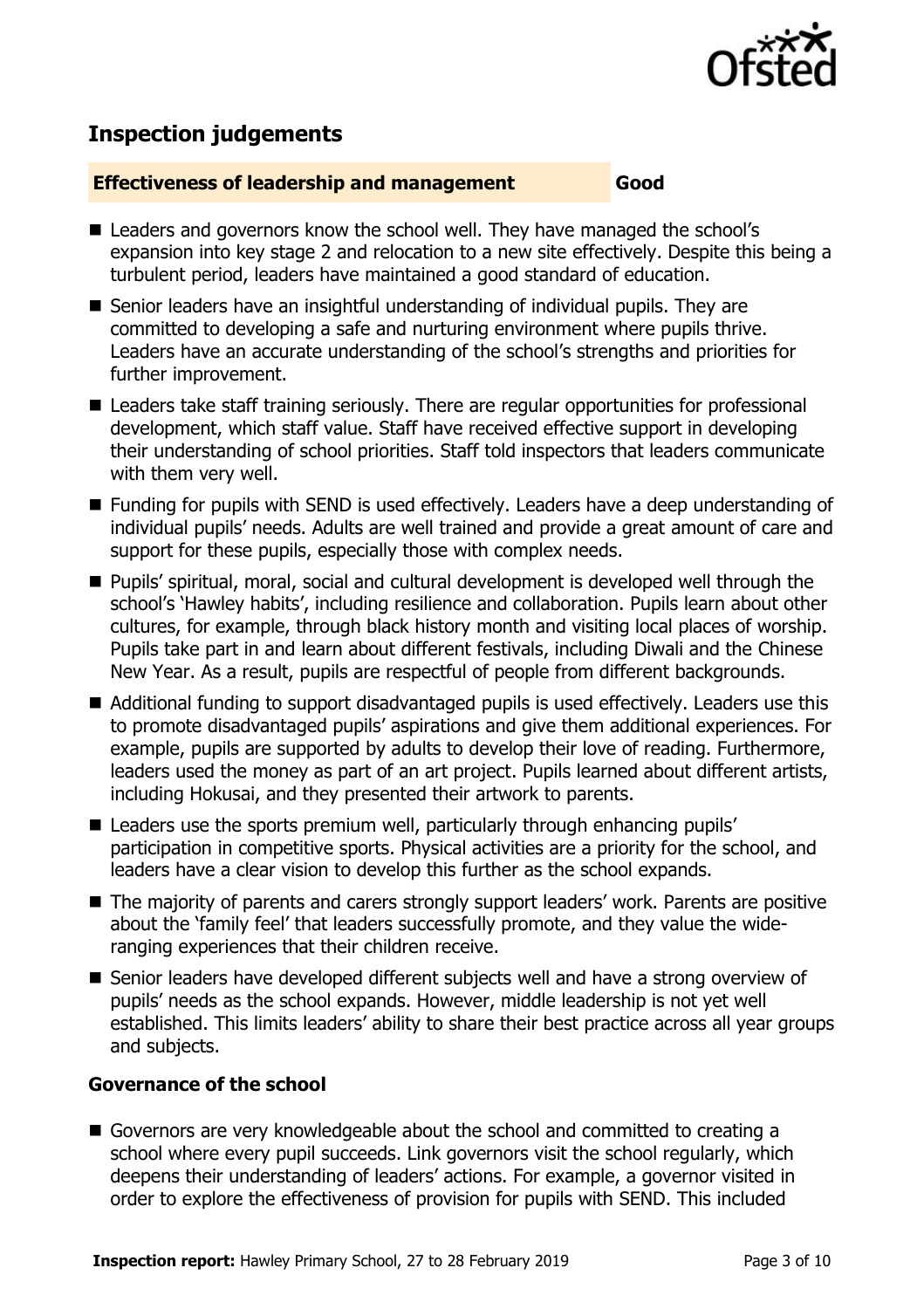

meeting with leaders and evaluating how well these pupils progress in their learning.

- Governors are highly skilled and work closely with parents to improve the school further. For example, governors worked proactively to improve the school's communication systems following feedback from parents. Governors use the information provided to them by leaders very well to ask challenging questions and hold leaders to account.
- Governors check the school's safeguarding arrangements with utmost integrity. For example, the designated safeguarding governor scrutinises the school's training for staff.

#### **Safeguarding**

- The arrangements for safeguarding are effective.
- Leaders have a good understanding of the latest statutory guidance. Pre-employment checks are carried out thoroughly. Leaders have robust induction processes for staff, and they ensure that staff training is up-to-date, including information about the 'Prevent' duty and female genital mutilation. Leaders are knowledgeable about potential risks to pupils in the local area.
- Staff have a good understanding of the school's safeguarding procedures. They are vigilant and know the school's procedures well. Leaders work well with external agencies to support vulnerable pupils and their families.
- The designated safeguarding governor provides excellent insight into the school's safeguarding practices. This includes through annual safeguarding reviews, meetings with staff and checking the effectiveness of the school's procedures.

#### **Quality of teaching, learning and assessment Good**

- **Pupils make good progress because they are taught well. Classrooms are positive** learning environments where pupils enjoy their learning. Relationships between adults and pupils are underpinned by mutual respect.
- Adults develop pupils' speaking and listening skills well through encouraging discussions. They check pupils' understanding of subject-specific vocabulary well. As a result, pupils are articulate and use technical vocabulary confidently.
- Teachers demonstrate strong subject knowledge, which helps pupils improve their work. For example, pupils improve their own writing by using different writing techniques, including prepositions, to make their sentences more interesting.
- Teachers' careful questioning helps to deepen pupils' understanding, particularly for the most able. For example, pupils reflected on the use of a 'Shaduf' by ancient Egyptians as part of a science lesson. Consequently, pupils were enthusiastic about finding the most efficient device to lift water.
- Reading is taught well. As a result, pupils learn strong phonics skills in key stage 1, and are encouraged to build on their previous understanding of letters and sounds. They use this to identify common spelling patterns. In key stage 2, teachers encourage pupils to read widely, for example through reading challenges.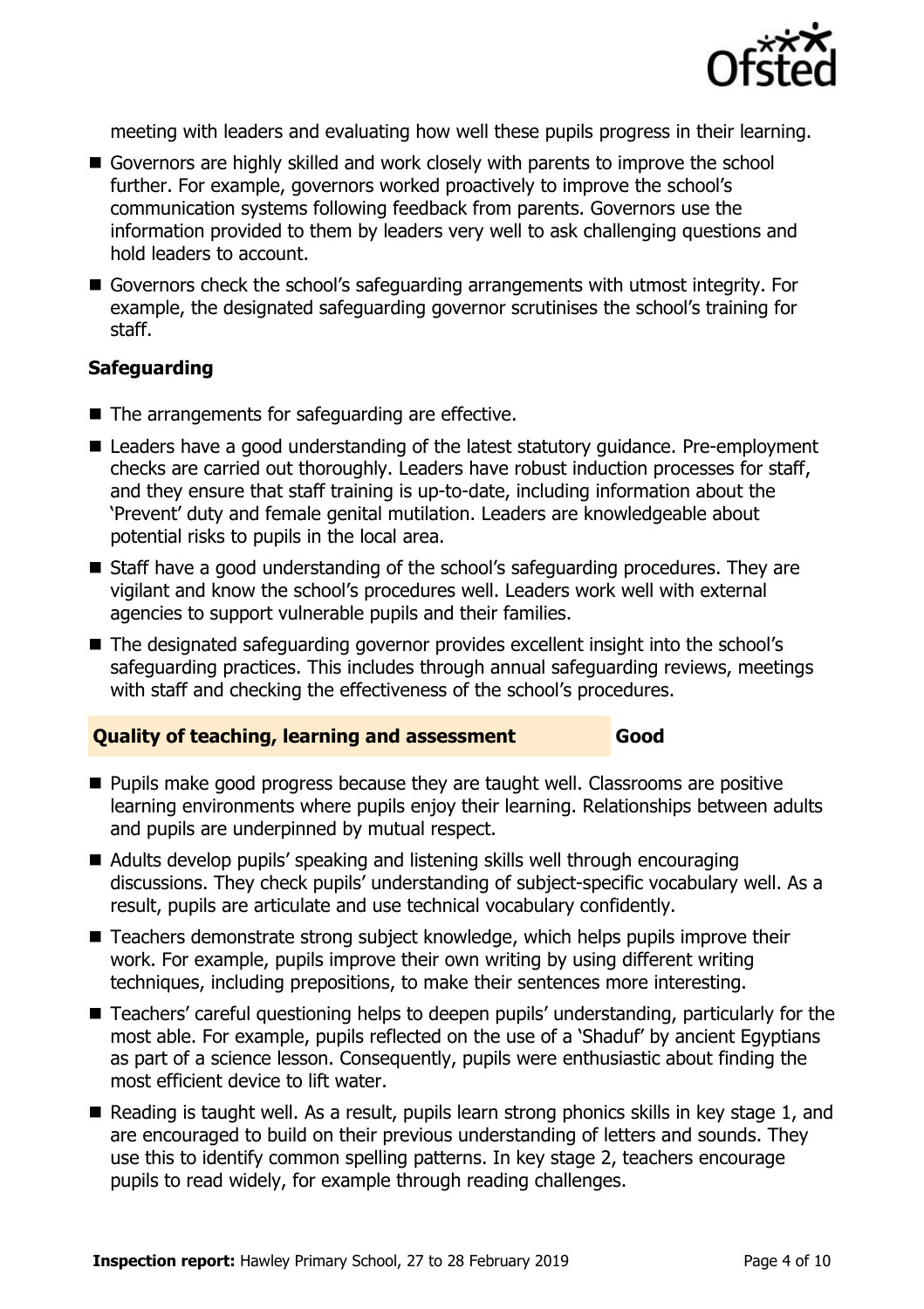

- In English, pupils read rich texts that are linked closely to their history topics. Teachers use these opportunities to encourage pupils to write interesting pieces, for example descriptive writing linked to the Romans. Pupils told inspectors that this approach helps them with their ideas while writing.
- Adults provide very effective support for pupils with SEND, particularly those with complex needs. Adults are skilled at setting clear routines, and they know these pupils very well. For example, pupils were highly engaged in a sensory activity and took turns sensibly because of adults' precise instructions and high expectations.
- Teaching assistants provide effective support, particularly for lower-ability pupils. They use resources well and involve pupils in discussions to clarify misconceptions. For example, pupils revisited how to partition numbers using practical resources. This was because of a teaching assistant's effective intervention.
- Teachers' expectations of pupils' presentation and handwriting are not as high as they could be.

### **Personal development, behaviour and welfare Good**

#### **Personal development and welfare**

- The school's work to promote pupils' personal development and welfare is outstanding.
- The school's 'Hawley habits', including imagination and resilience, enable pupils to develop their well-being extremely well. Pupils demonstrate curiosity in their learning. They ask questions and inquire about the world around them because of an exciting curriculum. Well-chosen stories and novels deepen pupils' understanding about issues relating to mental health.
- Adults are positive role models for pupils. The school is a calm and purposeful environment in which pupils feel at ease. Pupils told inspectors that they are confident to speak to adults about any concerns.
- The school's curriculum helps promote pupils' welfare very positively. The development of pupils' wider experiences is at the heart of what the school does. Pupils take part in many trips that link closely to their learning. For example, pupils visit museums, art galleries, theatres, opera houses and attend royal ballet workshops. The school's focus on ensuring that every child learns a musical instrument is a strength.
- **Pupils'** physical health is taken seriously. They learn to swim from key stage 1 and continue to have regular opportunities to build on their skills as they get older. Adults encourage pupils' healthy habits, for example by taking part in the 'daily mile', and pupils participate with great enthusiasm.
- **Pupils told inspectors that bullying was rare in the school. Pupils have a very strong** understanding of online safety, which is further enhanced by visits to the local computing centre. Parents shared with inspectors that they were 'thrilled' with the opportunities that their children receive.

#### **Behaviour**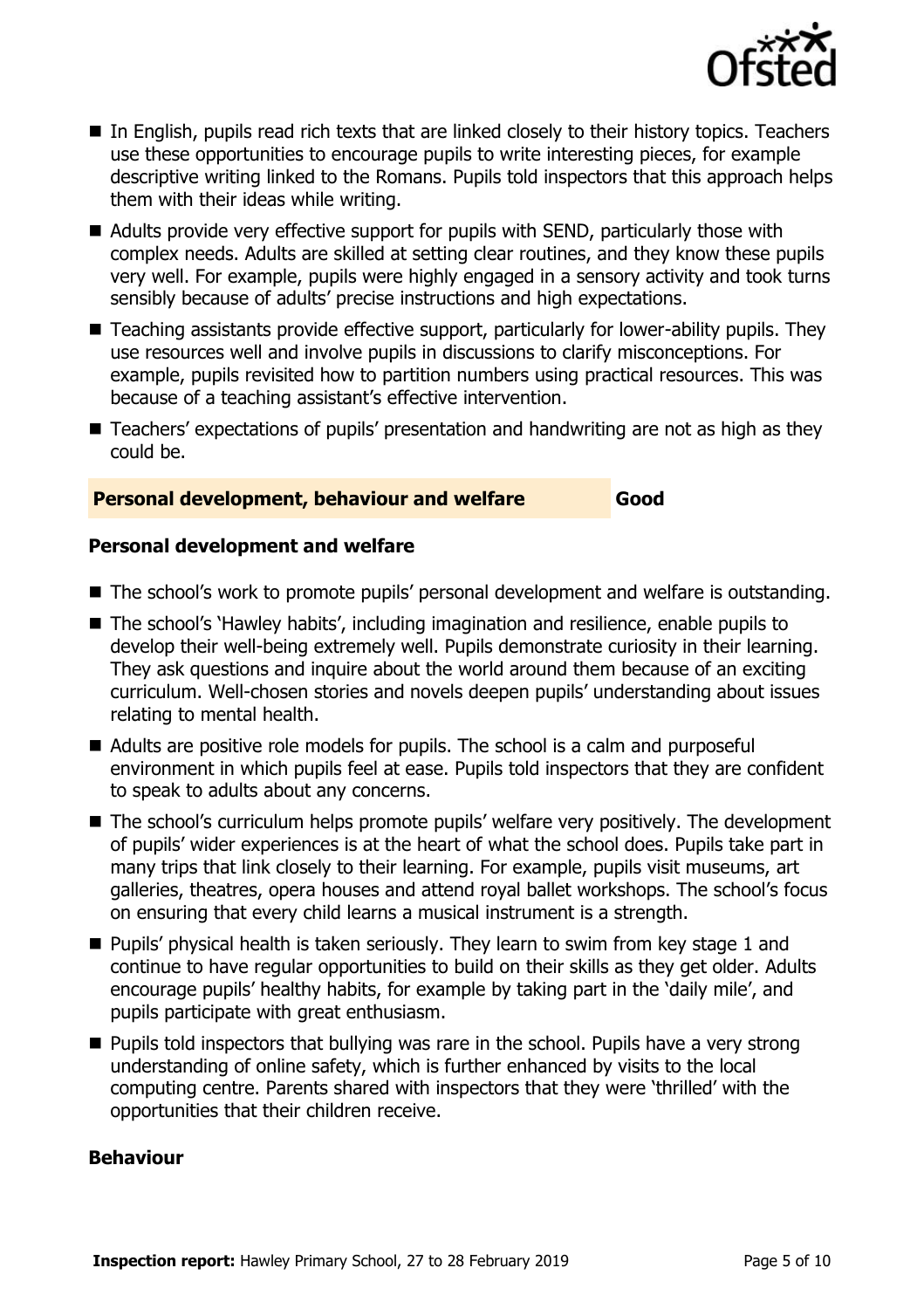

- The behaviour of pupils is good.
- **Pupils are polite and welcoming of visitors. They are respectful to each other and** adults. In lessons, pupils and adults have strong working relationships. Adults encourage pupils to collaborate and discuss their work. Clear routines and instructions from adults enable pupils to apply themselves to their work without delay.
- **Pupils move around the school in an orderly manner. During lunchtimes and playtimes,** pupils use equipment sensibly. Staff are vigilant and interact with pupils positively.
- Leaders' actions to improve attendance over time have been effective. As a result, rates of persistent absence have improved for key groups of pupils. Pupils are punctual and know the importance of coming to school regularly.

#### **Outcomes for pupils Good**

- $\blacksquare$  In 2018, the proportion of Year 2 pupils attaining the national standards in reading, writing and mathematics was similar to the national average. The proportion of pupils attaining above the national standards was above average.
- $\blacksquare$  In 2018, the proportion of pupils reaching the expected standard in the phonics screening check was below the national average. Current pupils make strong progress in their phonics from their starting points. They have a strong grasp of the rules of phonics and can blend and segment words with confidence.
- In key stage 1, pupils develop good reading skills. They read with fluency and demonstrate good stamina for reading. In key stage 2, pupils benefit from reading a range of texts and have a good grasp of different authors. Pupils read with expression and accuracy, demonstrating an effective understanding of challenging reading texts.
- **Pupils have very good speaking and listening skills because teachers encourage them** to reflect and discuss their work. Pupils use subject-specific vocabulary accurately.
- $\blacksquare$  Pupils make good progress in their writing. Across key stage 1, pupils have writing skills above those expected, nationally. These pupils have well-developed handwriting skills. They use complex vocabulary fluently and write with grammatical accuracy. Across Years 4 and 5, pupils' writing is in line with age-related expectations.
- In mathematics, pupils learn a range of calculation methods. Teachers encourage pupils to use different mental and written strategies. Pupils learn well across a range of mathematical topics, including geometry, and have a good understanding of fractions.
- Pupils develop a strong understanding of historical timelines. They reflect well on different historical perspectives and their subsequent impact on modern Britain. For example, pupils learn about the ancient Greeks and Romans. Teachers deepen pupils' knowledge and understanding by giving them access to texts that link to historical themes.
- **Pupils make good progress in science. They thoroughly enjoy their science lessons.** Pupils are knowledgeable about scientific concepts and use scientific vocabulary well. For example, pupils told inspectors about how to 'hypothesise' about investigations.
- **Pupils make good progress across the curriculum. In music, pupils learn to play many** instruments, including the ukulele, recorders and brass instruments. In art, pupils have a good understanding of different artistic techniques, including printing, mixing colours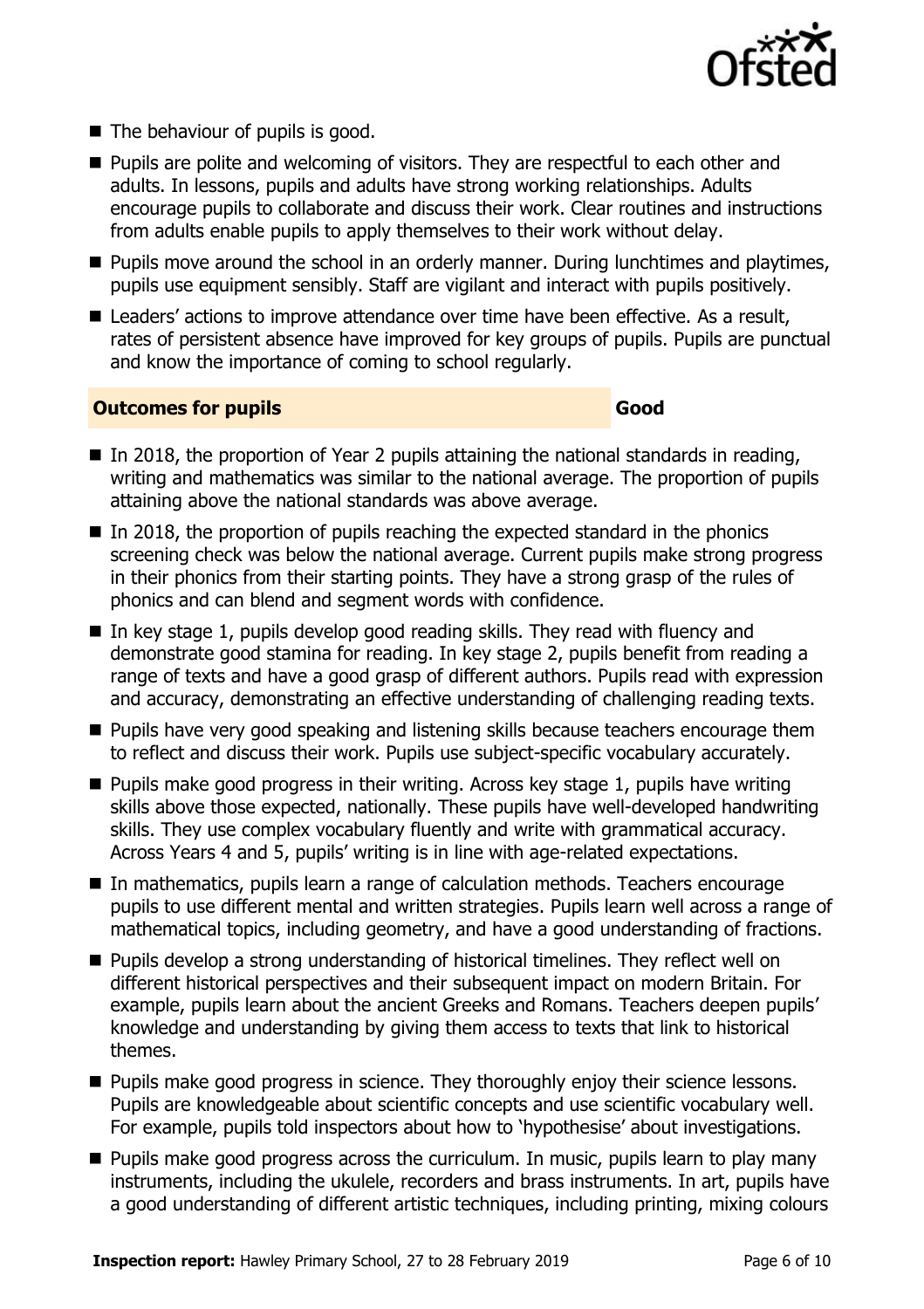

and drawing portraits using different mediums.

#### **Early years provision Good Good**

- Strong leadership in the early years leads to children's good progress over time. Leaders know children well and use children's assessment information for tight transition arrangements.
- Staff are well trained, including in safeguarding procedures. Leaders ensure that staff's professional development is closely linked to the priorities in early years. For example, staff received focused training to help develop their understanding of how to improve children's expressive art skills.
- All areas of learning are promoted well. Children benefit from many resources and enjoy their experiences. Children interact positively with others and form strong relationships with adults. They behave well and follow adults' instructions.
- An inviting learning environment stimulates children's curiosity. As a result, children use the indoor and outdoor areas well. Children self-regulate well, including in physical development activities. For example, they use climbing equipment and trikes sensibly.
- Children's early reading is good. Children learn to apply their phonics skills well. Adults check children's understanding regularly. Story times are positive learning experiences, including for lower-ability children. For example, adults used role-play and props to engage children in retelling a story.
- Good questioning from adults helps develop children's thinking. For example, children were invited to evaluate different types of fruit, and to think carefully about the texture and taste. Adults help to develop children's vocabulary by introducing descriptive vocabulary effectively.
- Themed learning opportunities develop children's creativity. For example, most-able children read books independently, linked to a superhero theme. In Nursery, highly skilled adults use themed learning very effectively. For example, children used oats and play dough to recreate a part of a story. Adults' precise guidance helped children to deepen their understanding.
- Children enter early years with skills that are typical for their age. The proportion of children who attain a good level of development is similar to the national average. Children leave early years well prepared for their transition to Year 1.
- **Parents are highly supportive of their children's experiences in the early years.**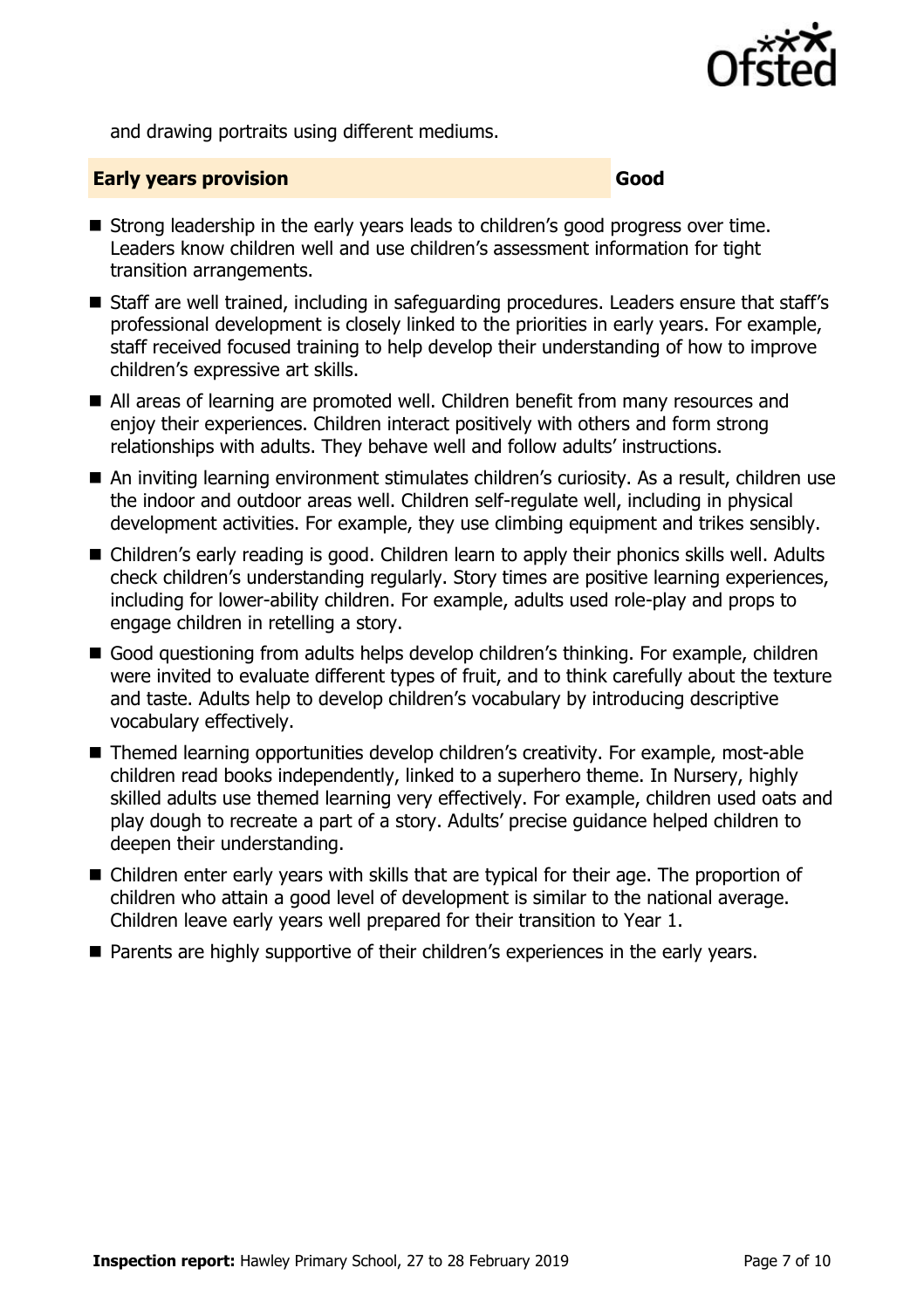

# **School details**

| Unique reference number | 100015   |
|-------------------------|----------|
| Local authority         | Camden   |
| Inspection number       | 10058817 |

This inspection of the school was carried out under section 5 of the Education Act 2005.

| Type of school                      | Primary                        |
|-------------------------------------|--------------------------------|
| School category                     | Community                      |
| Age range of pupils                 | 3 to 11                        |
| Gender of pupils                    | Mixed                          |
| Number of pupils on the school roll | 188                            |
| Appropriate authority               | The governing body             |
| <b>Co-Chairs of governors</b>       | Adam Driscoll and Jane Fulford |
| <b>Headteacher</b>                  | Ms Anne Fontaine               |
| Telephone number                    | 020 7485 5020                  |
| Website                             | www.hawley.camden.sch.uk       |
| <b>Email address</b>                | admin@hawley.camden.sch.uk     |
| Date of previous inspection         | Not previously inspected       |

#### **Information about this school**

- The predecessor school was inspected in May 2014. In 2016, the school opened its first junior class as part of a new-build initiative. Hawley Primary School is a one-form entry school, teaching pupils from Nursery to Year 5. The school will take its first Year 6 class in September 2019.
- The proportion of pupils who speak English as an additional language is above the national average. The majority of pupils come from White British families.
- The proportion of pupils who are eligible for free school meals is similar to national levels.
- $\blacksquare$  The proportion of pupils with SEND is similar to the national average.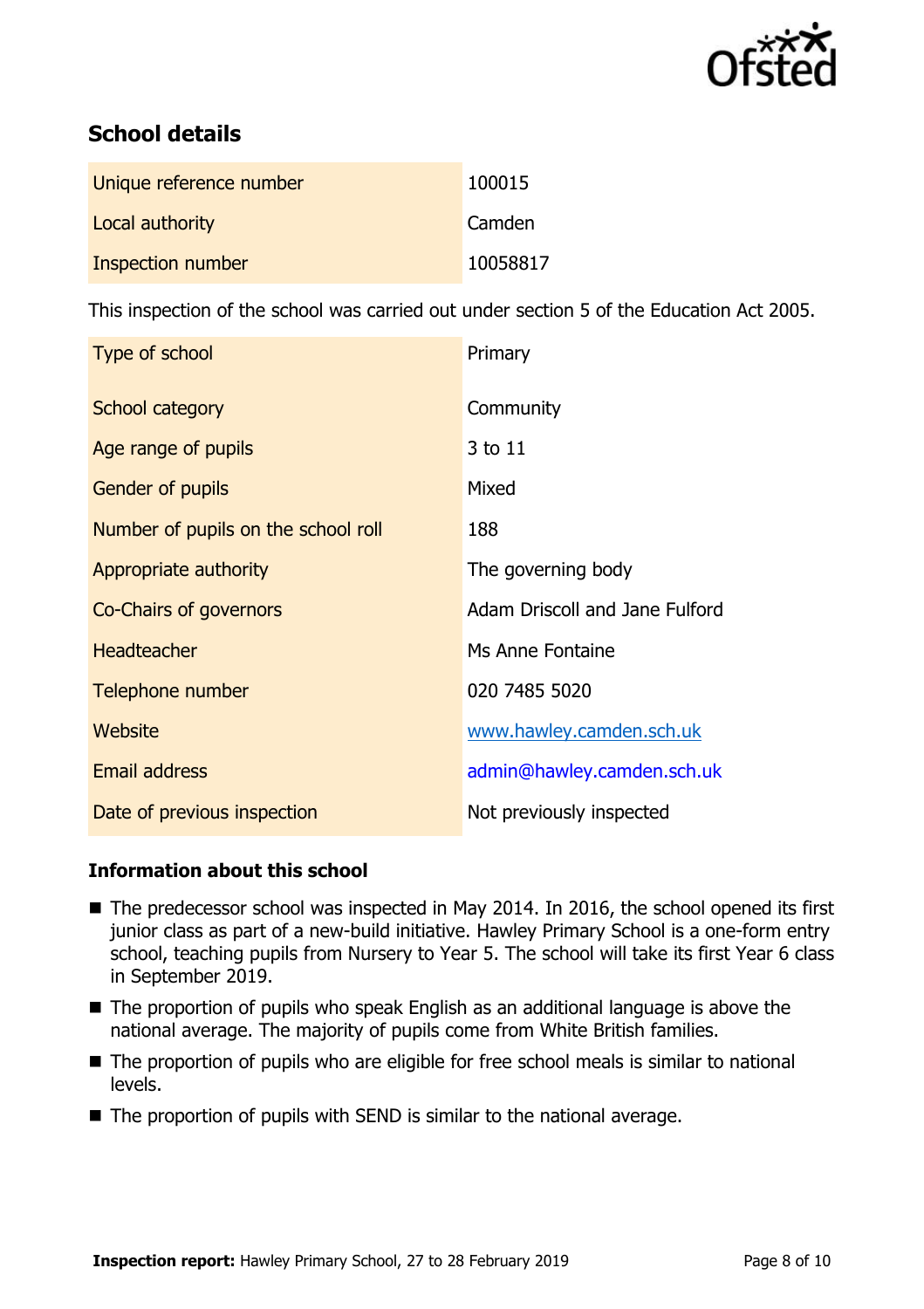

## **Information about this inspection**

- Inspectors observed learning in all year groups at least twice, and scrutinised pupils' work. Most lesson observations were undertaken jointly with senior leaders.
- Inspectors met with senior leaders, middle leaders, staff, governors and a school improvement partner from the local authority.
- Inspectors considered a range of documentation, including attendance records and those relating to safeguarding and behaviour
- Inspectors spoke to pupils about their learning and listened to some pupils read. Inspectors observed pupils' behaviour in the dining hall and playground. In addition, inspectors spoke to a group of pupils, formally, to find out their views of the school.
- Inspectors took account of 54 responses to Ofsted's online questionnaire, Parent View. An inspector took into account parents' views through meeting parents at the beginning of the school day. Inspectors considered 19 responses from staff, and 30 responses from pupils to online surveys.

#### **Inspection team**

Noeman Anwar, lead inspector **Her Majesty's Inspector** 

Lisa Farrow Ofsted Inspector